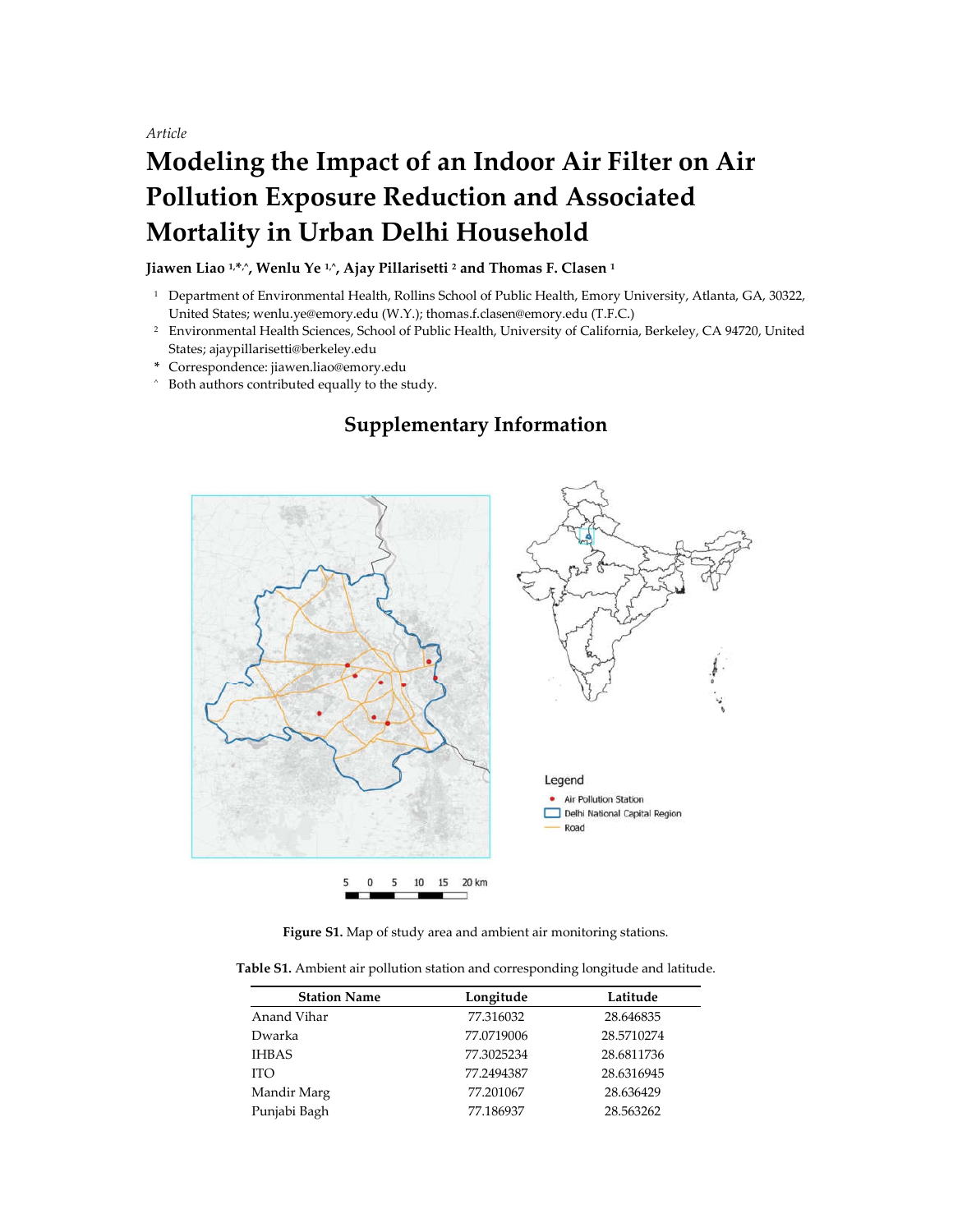| RK Puram  | 77.131023  | 28.674045  |
|-----------|------------|------------|
| Shadipur  | 77.1473105 | 28.6514781 |
| Siri Fort | 77.2159377 | 28.5504249 |

| <b>Model Number</b> | <b>Filter PM25 Removal Efficiency</b><br>(% PM <sub>2.5</sub> removal) | Air Filter Use (hours/day) | <b>Smoker Presence</b> |
|---------------------|------------------------------------------------------------------------|----------------------------|------------------------|
| 1                   | <b>HEPA</b> (99%)                                                      | 8                          | No                     |
| $\overline{2}$      | <b>HEPA</b> (99%)                                                      | 15                         | No                     |
| 3                   | <b>HEPA</b> (99%)                                                      | 24                         | No                     |
| $\overline{4}$      | Medium efficiency (65%)                                                | 8                          | $\rm No$               |
| 5                   | Medium efficiency (65%)                                                | 15                         | $\rm No$               |
| 6                   | Medium efficiency (65%)                                                | 24                         | $\rm No$               |
| 7                   | Low efficiency (30%)                                                   | 8                          | $\rm No$               |
| 8                   | Low efficiency (30%)                                                   | 15                         | No.                    |
| 9                   | Low efficiency (30%)                                                   | 24                         | No                     |
| 10                  | <b>HEPA</b> (99%)                                                      | 8                          | Yes                    |
| 11                  | <b>HEPA</b> (99%)                                                      | 15                         | Yes                    |
| 12                  | <b>HEPA</b> (99%)                                                      | 24                         | Yes                    |
| 13                  | Medium efficiency (65%)                                                | 8                          | Yes                    |
| 14                  | Medium efficiency (65%)                                                | 15                         | Yes                    |
| 15                  | Medium efficiency (65%)                                                | 24                         | Yes                    |
| 16                  | Low efficiency (30%)                                                   | 8                          | Yes                    |
| 17                  | Low efficiency (30%)                                                   | 15                         | Yes                    |
| 18                  | Low efficiency (30%)                                                   | 24                         | Yes                    |
| 19                  | No filter Use                                                          | $\boldsymbol{0}$           | Yes                    |
| 20                  | No filter use                                                          | $\boldsymbol{0}$           | No                     |

|  | <b>Table S2.</b> Details of CONTAM simulation models. |
|--|-------------------------------------------------------|
|--|-------------------------------------------------------|

**Table S3.** Microenvironment schedule of occupants and user schedule for air filter.

| <b>Schedule and Location</b> |                                                                                                                                            |  |
|------------------------------|--------------------------------------------------------------------------------------------------------------------------------------------|--|
| 8-hour air filter use        | Living room: 7:00–9:00, 14:00–16:00, 19:00–21:00; Bedroom: 21:00–22:00                                                                     |  |
| 15-hour air filter use       | Living room: 7:00–21:00; Bedroom: 21:00–22:00                                                                                              |  |
| All day air filter use       | Living room: 7:00–21:00; Bedroom: 21:00–7:00 (next day)                                                                                    |  |
| Occupants schedule           | Bathroom: 6:00–7:00, Kitchen: 7:00–7:30, 12–12:30, 17:30–18:30; Living room:<br>7:30-12:00, 12:30-17:30, 18:30-22:00; Bedroom: 21:00-7:00; |  |

**Table S4.** Sensitivity analysis with different window opening times, window sizes, floors, and time spent outdoors.

| <b>Simulation Inputs Modified for Sensitivity Analysis</b>                                                   | Daily AER (/h), min- | <b>Annual Mean PM2.5</b> |
|--------------------------------------------------------------------------------------------------------------|----------------------|--------------------------|
|                                                                                                              | max (mean)           | Exposure $(\mu g/m^3)$   |
| Original Model <sup>1</sup>                                                                                  | $0.3 - 4.5(1.5)$     | 29                       |
| 17 hours of windows open per day (7:00–24:00)                                                                | $0.3 - 5.2(1.7)$     | 37                       |
| 24 hours of windows open per day (0:00–24:00)                                                                | $0.4 - 6.3(1.9)$     | 43                       |
| 24 hours of windows open per day $(0.00-24.00)$ and 1 m <sup>2</sup><br>windows cross-sectional opening area | $0.5 - 11.1(3.3)$    | 58                       |
| 4th floor                                                                                                    | $0.3 - 4.7(1.5)$     | 30                       |
| 2 hours of outdoor activity per day (14:00–16:00)                                                            | $0.3 - 4.5(1.5)$     | 38                       |

 $^{\rm 1}$  24 h HEPA filter use, without smoker 11 hours of window open per day (7:00–18:00), 0.8 m² windows cross-sectional opening area, 1st floor apartment, all-day indoor occupant schedule.